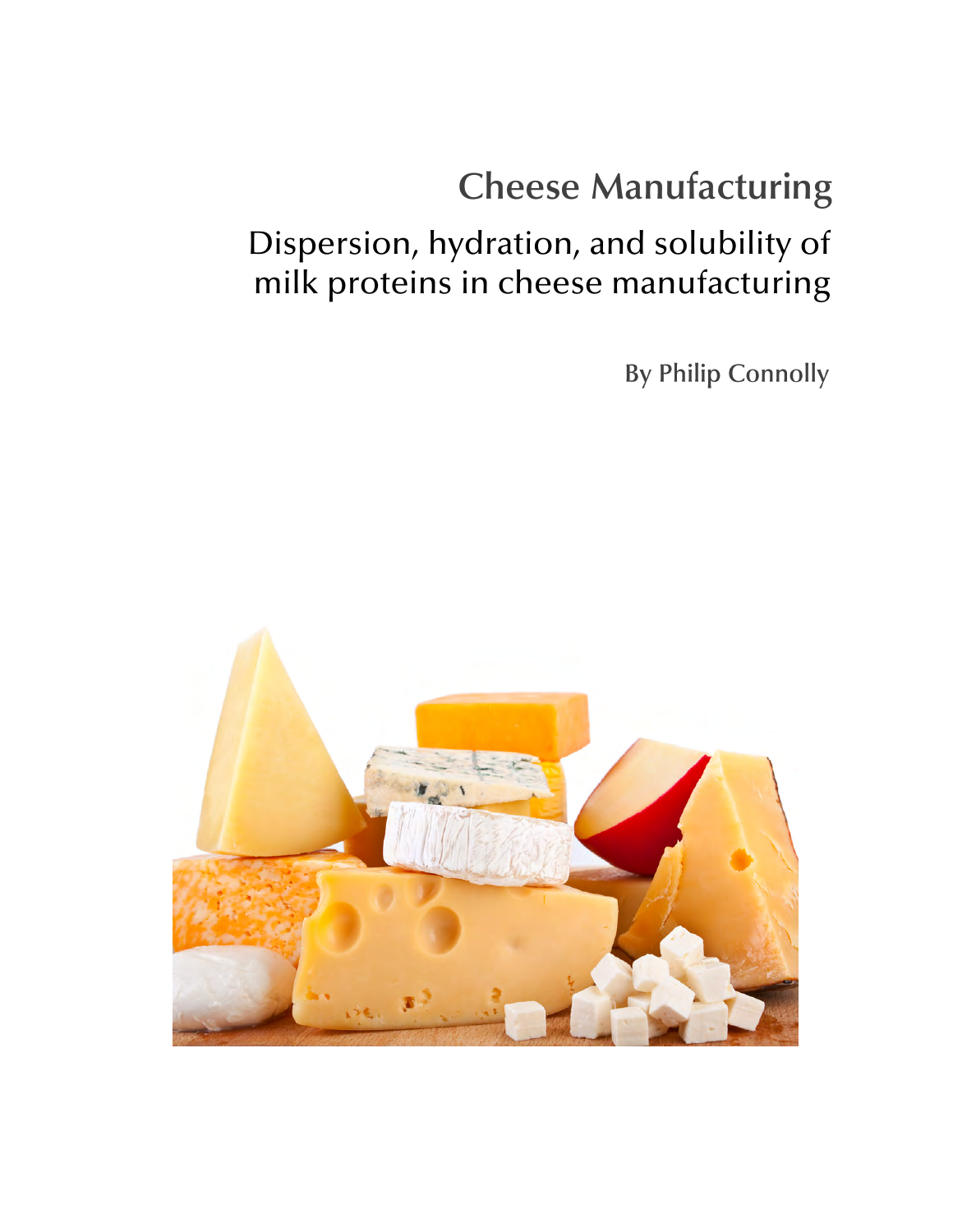## Milk Proteins in Cheese Manufacturing

*By Philip Connolly* 

### **How Milk Protein Dispersion, Hydration, and Solubility Affect Cheese Manufacture**

Many of the problems encountered when using milk protein to supplement milk solids when manufacturing cheese can be attributed to improper dispersion of the milk protein powder in the milk, and/or improper hydration of the protein powder in the milk, and the resultant poor solubility of the milk protein powder in the milk. To ensure optimum cheese quality, cheese manufacturers need to properly disperse and hydrate milk protein powder into their cheese milk before they start to manufacture cheese. Failure to do so can result in cheese with fish eyes, powder specs, ragged slice and shred, poor melt, undesirable organoleptic qualities, and wasted protein powder.

Standard practices in countries that allow for inclusion of milk protein in cheese manufacture is to mix milk protein powder into available cheese milk using the milk protein powder as part of cheese milk standardizing prior to cheesemaking. Many cheese factories do not possess high-speed, high-shear mixers that are necessary to mix protein powder into milk. The lack of proper mixing equipment leads to poor dispersion of the milk protein powder in the cheese milk. In addition, cheese factories typically do not allow sufficient time for the milk protein powder to properly hydrate in the cheese milk before they start to manufacture cheese. Many of these factories will pasteurize the milk/milk protein mixture immediately after adding the powder to the milk without allowing sufficient time for hydration of the powder prior to heating the mixture to pasteurizing temperatures. This can lead to unwanted reactions between milk minerals and the milk protein powder that can decrease milk protein powder solubility in the milk. Milk protein powder is not as readily soluble in milk as it is in water, mainly because of the minerals in milk that interfere with milk protein solubility. Cheese factories must ensure that the milk protein powder is completely dispersed into the cheese milk and that sufficient time has been allowed for the powder to hydrate in the milk prior to pasteurization. Otherwise, the milk protein powder will display poor solubility in milk and this will affect the physical, analytical, and organoleptic properties of the cheese.

#### **Dispersing Milk Protein Powder into Milk:**

For purposes of this discussion, we will assume that the milk protein powder is going to be dispersed in 40°F (4°C) milk. A commonly used inline mixer in the dairy industry is a Tri-Blender®. Tri-Blender®s work well to disperse protein-containing powders into fluid milk. They have a high-speed, high-shear mixing chamber and do a good job of evenly dispersing powder into fluid milk without lumps. If the cheese factory does not have a Tri-Blender<sup>®</sup> available, a Likwifier type of mixer will also function well to mix milk protein powder into milk. The goal when mixing milk protein powder into milk is to produce a dispersion wherein the powder is evenly distributed throughout the mixture. High-speed, high-shear mixers work best for protein powder dispersion into liquids.

Failure to disperse the milk protein powder into a homogenous milk/protein powder blend will result in the formation of milk protein lumps in the milk. Once these lumps form, they are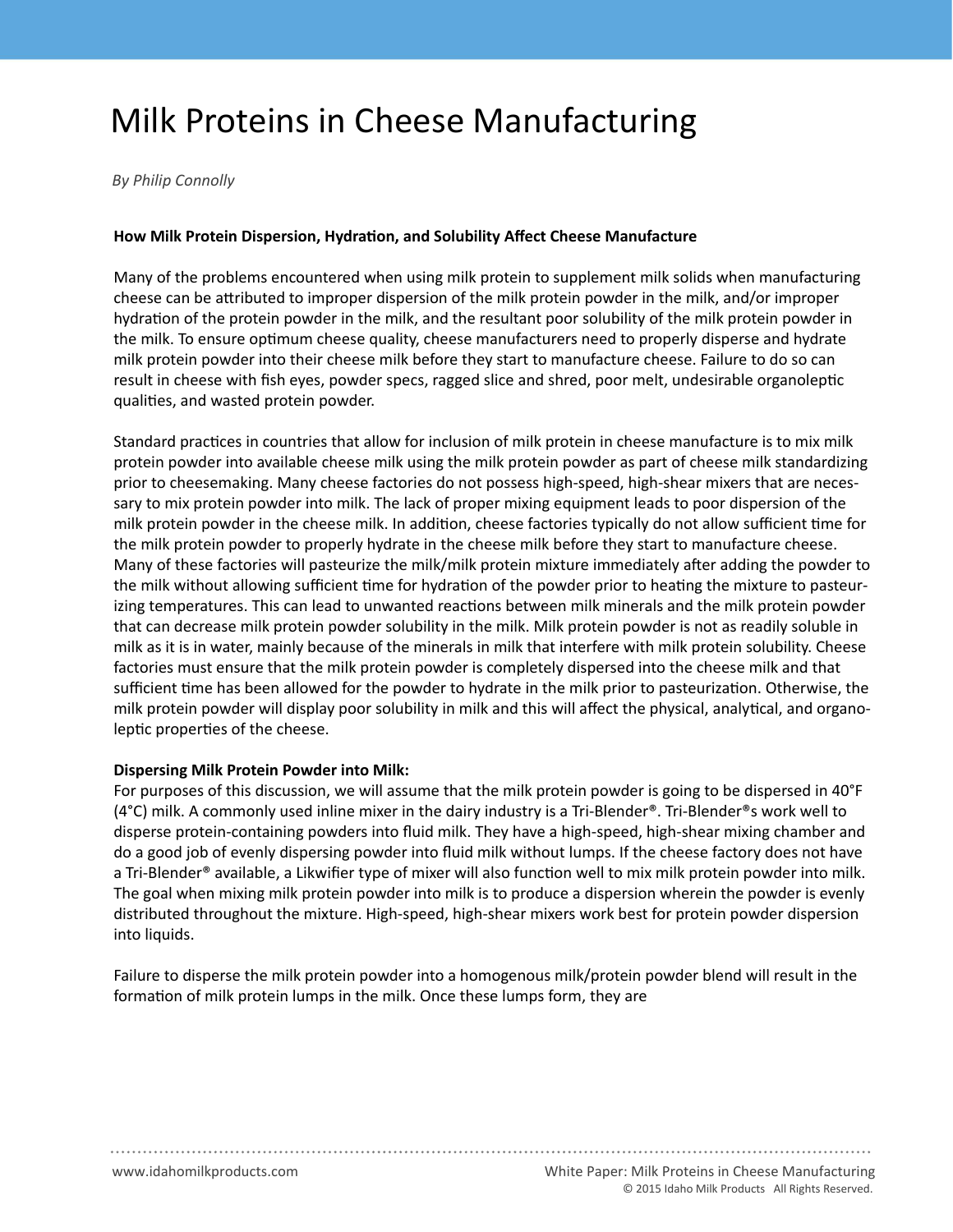extremely difficult, if not impossible, to break up. The lumps will contain dry milk protein powder in the center. If lumps do form in the cheese milk as a result of poor dispersion actions:

- The lumps will precipitate out with the cheese curds when the cheese curd is formed.
- appear as "fish eyes" if the lump was partially solubilized before the curding process was begun, or • The lumps will become a part of the cheese, sometimes evident to the naked eye on the outer surface of the cheese but certainly evident to the naked eye when one cuts into the cheese. The lumps may they may appear as spots of white powder in the cheese. Either way, the lumps will detract from the pleasing appearance of the cheese for the consumer.
	- A cheese with undispersed protein lumps may not analyze correctly for fat and protein content as was desired. While the block of cheese, overall, may contain the desired fat to protein ratio, if the sample taken from the block does not have a good representation of the cheese and lumps in the proper ratio, analysis of the sample will produce a result with incorrect fat to protein content.
	- Undispersed protein powder lumps will not possess the same organoleptic properties as the surrounding cheese. They will likely possess a powdery flavor and a granular texture.
	- When cheese containing these lumps is shredded or grated, the lumps will be broken apart in the process but they will show up as shred fines, not the desired smooth cheese shreds that a consumer expects.
	- When cheese containing these lumps is melted, the lumps will not melt but will be readily apparent as "lumps" in the melted cheese.

To produce a cheese with pleasing physical and organoleptic properties, it is imperative that the cheesemaker thoroughly disperse the milk protein powder into the milk so that a homogenous, evenly distributed mixture is achieved.

### **Hydration of Milk Protein in Cheese Milk:**

The most common method for adding milk protein powder into milk in a cheese factory is to mix the powder into the milk at refrigeration temperatures, 40°F (4°C). At such low temperatures, hydration (the action wherein water from the milk penetrates the spray-dried protein particles) proceeds very slowly. Because many cheese factories are in a hurry to begin making cheese, they typically blend the milk protein powder into cold milk and then immediately proceed to pasteurize the milk right after mixing the protein powder into the milk. It is possible that a problem could occur because at such low mixing temperatures with no time allowed in between, the milk protein powder is not hydrated and may actually suffer a loss of solubility by reacting with the milk minerals when quickly exposed to high pasteurization temperatures. The best hydration results are obtained when cheese factories mix the milk protein powder into milk at cold temperatures and then store the dispersion at refrigerated temperatures, with good agitation, for 6 to 12 hours (overnight) before pasteurizing the milk/milk protein blend and going through the cheesemaking process. Failure to properly hydrate the milk protein powder in the milk may result in the following:

- Grainy cheese texture, slice and shred.
- Undesirable melt qualities. Excess free oil. Excess melt spread.
- Grainy mouthfeel.
- Possibility of powdery note off flavors in the cheese.
- Noticeable sedimented powder deposits on the bottom of the milk silo and/or cheese vat.

### **Maximizing Milk Protein Solubility in Milk:**

Once the factory has properly dispersed the milk protein powder into the cheese milk by making use of high-speed, high-shear mixers and has allowed sufficient time for the powder to hydrate in the milk, the factory should still allow for sufficient time at elevated temperature to maximize solvation of the protein powder into the milk.